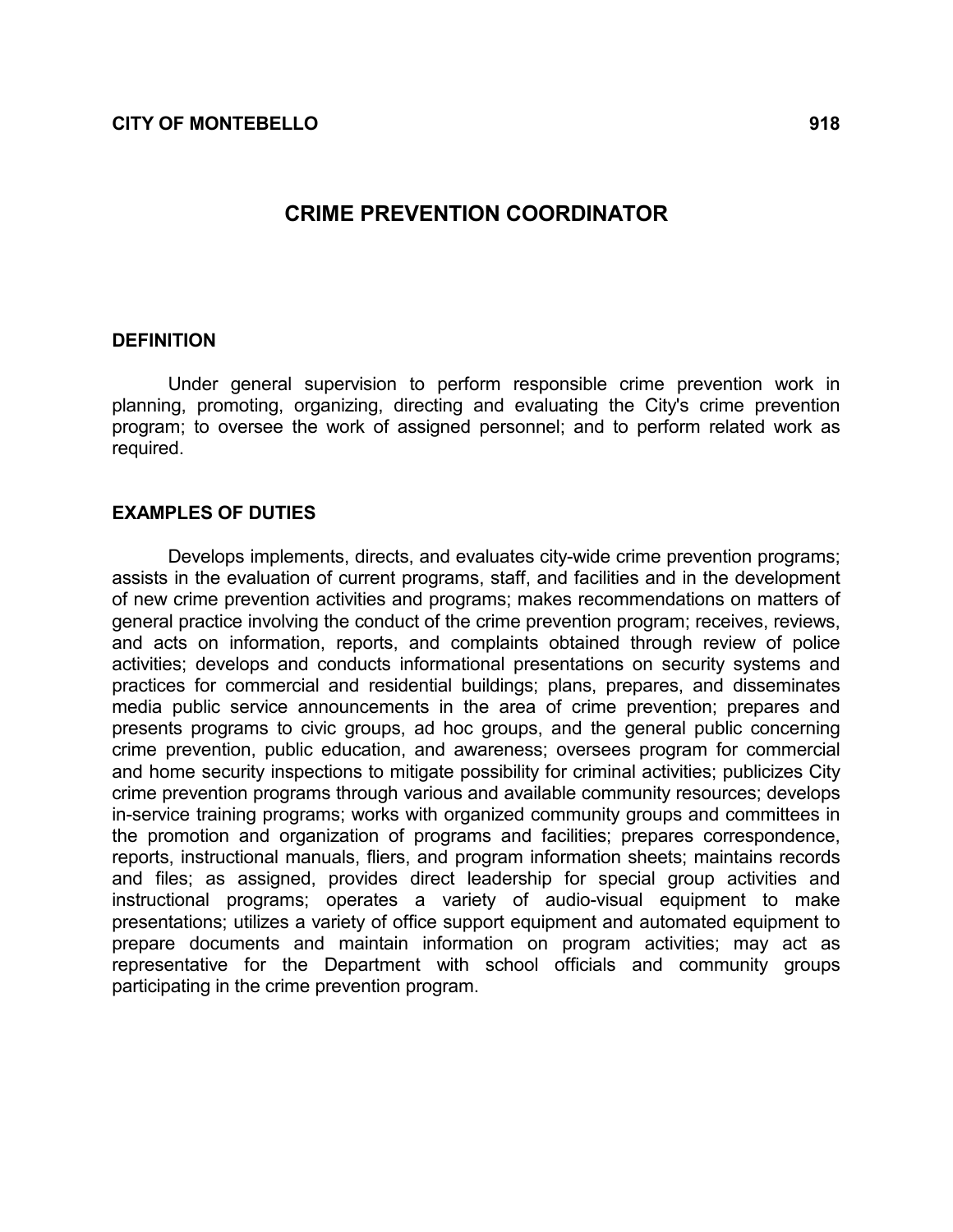# CRIME PREVENTION COORDINATOR

### SPECIAL REQUIREMENTS

Possession of an appropriate California driver's license.

# EMPLOYMENT STANDARDS

Knowledge of:

- Principles, practices, and techniques of a comprehensive crime prevention program.
- Community organizations and resources.
- Recordkeeping and report preparation.
- Principles of an effective public relations program.
- Research methods and procedures.

and

Ability to:

- Plan, organize, schedule, direct, coordinate, and evaluate the City's crime prevention program.
- Operate, maintain, and service a variety of audio-visual aids and equipment.
- Assess community crime prevention needs and develop programs to meet those needs.
- Make effective public speaking presentations.
- Coordinate community meetings and make presentations.
- Prepare a variety of statistical reports and publicity material.
- Research, collect, and analyze information related to crime prevention.
- Effectively represent the crime prevention activities with concerned individuals, organizations, and other government agencies.
- Establish and maintain cooperative working relationships.
- Communicate effectively orally and in writing.